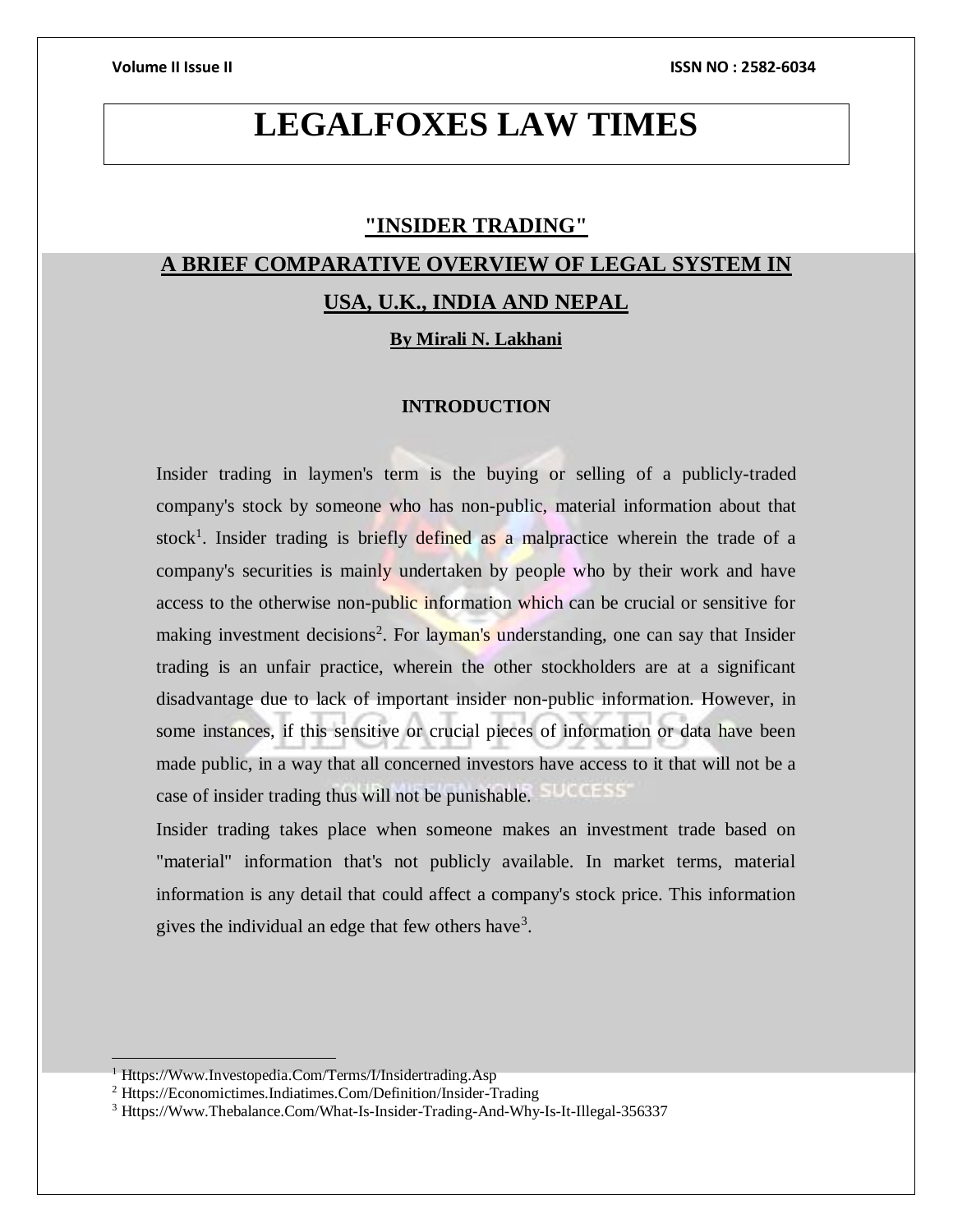Black's Law Dictionary meaning of Inside Trading is as follows: -"The use of material non-public facts in trading the shares of the company by a corporate insider or any other person who owes a fiduciary duty to the company"<sup>4</sup> .

The trader must characteristically be someone who has a fiduciary duty to another person, institution, corporation, partnership, firm, or entity. One can get into trouble if one makes an investment decision based upon information that's related to that fiduciary duty if that information is not available to everyone else<sup>5</sup>.

### **How Insider Trading Works**

Insider trading can also ascend in cases where no fiduciary duty is present, but another crime has been committed, such as corporate espionage. For example, an organised crime ring that infiltrated individual financial or legal institutions to gain access to systematically and feat and use secretive facts might be found remorseful of such trading, amid other charges for the related criminalities.

Insider information gives a person a chance to profit in some cases and to avoid loss in others. In either case, it is an abuse of someone's knowledge or position of power. It is illegal because it gives an unfair advantage to people "in the know."

Those who have already been prosecuted for insider trading include corporate officers, employees, government officials, and those who have tipped them off with insider information<sup>6</sup>. **OUR MISSION YOUR SUCCESS'** 

### **LEGAL SYSTEM IN USA**

Insider trading was not considered unlawful at the beginning of the 20th century. A Supreme Court decision once referred to it as a "perk" of being an executive. It was a ban along with a severe penalty which was being imposed on those who were engaged or were in any way part of the practice, after the excesses of the 1920s.

<sup>4</sup> Garner, B. A., & Black, H. C. (2009), Black's Law Dictionary, 9th Ed. St. Paul, Mn: West.

<sup>5</sup> U.S. Securities and Exchange Commission. "Sec Enforcement Actions." Accessed June 26, 2020.

<sup>6</sup> U.S. Securities and Exchange Commission. "Insider Trading." Accessed June 26, 2020.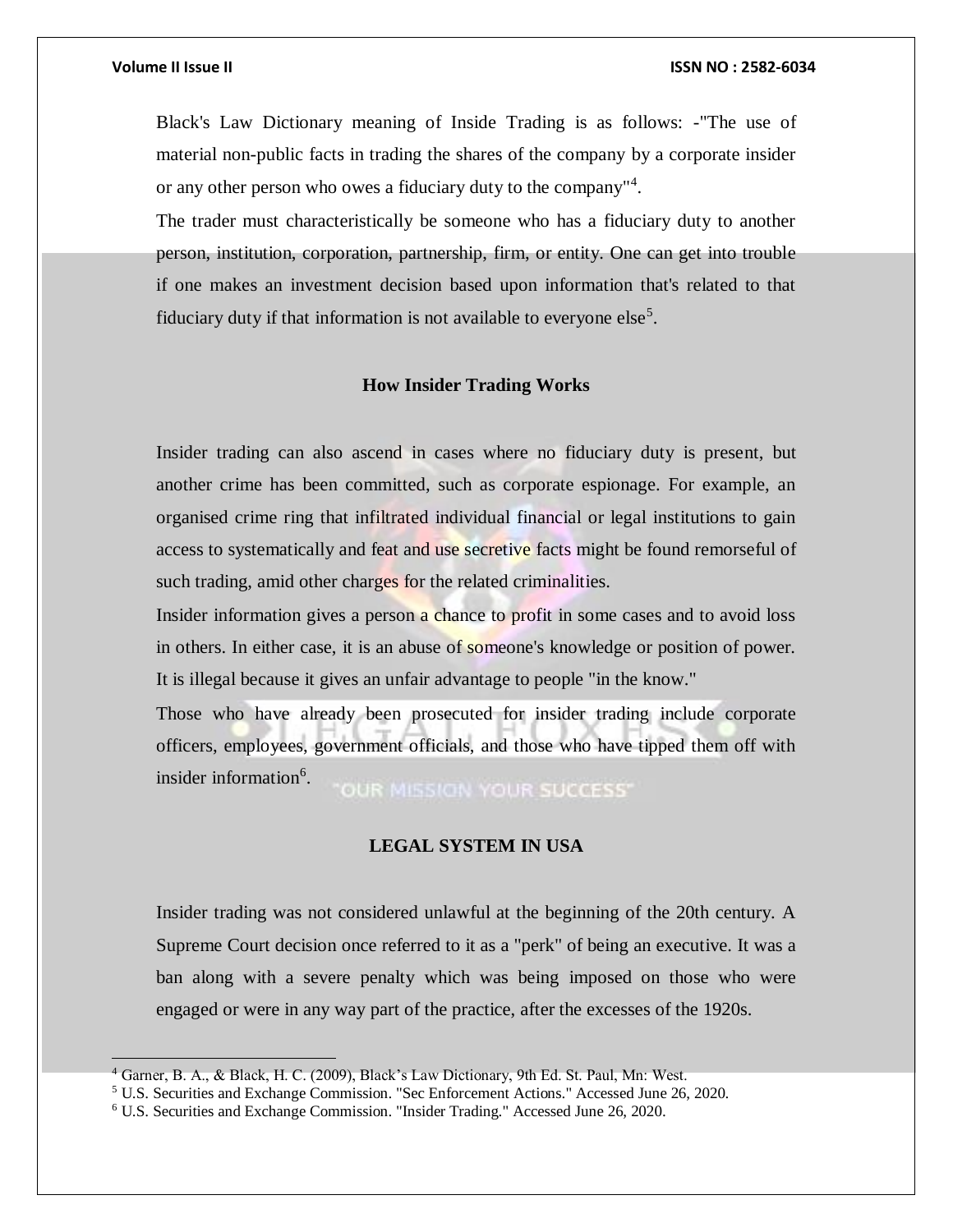The S.E.C. became involved after the Securities Exchange Act was passed in 1934, but the Act did not forbid such trading, and it did not even really define it, so the S.E.C. was limited when it came to taking enforcement actions<sup>7</sup>.

Section 17 of the Securities Act of 1933 states the prohibitions of fraud in the sale of securities which were significantly strengthened by the Securities Exchange Act of 19348.

The 1934 Act addressed insider trading directly through Section 16(b) and indirectly through Section  $10(b)^9$ .

Then in 1988, Congress enacted another legislation to combat insider trading with much deterrent effect, which was the Insider Trader and Securities Fraud Enforcement Act 1988.

That changed the era of the matter. In recent years, the S.E.C. reports that it has filed insider trading objections in contradiction to hundreds of financial professionals, attorneys, corporate insiders, and hedge fund managers<sup>10</sup>.

Self-Regulatory Organizations (S.R.O.s) and S.E.C. play an essential role in investigating insider trading cases in the U.S.A. The S.E.C. has its investigation department with highly technical professionals.

Insider trading often crosses borders. A foreign national may be engaged in insider trading in the domestic market through foreign accounts or necessary evidence of domestic insider trading that lies outside domestic walls.

U.S. S.E.C. Rule 10b5-1 explained that the prohibition against insider trading does not require proof that an insider used material non-public material when conducting a trade<sup>11</sup>. The possession of such information alone is sufficient to violate the provision, and the S.E.C. would infer that an insider in possession of material nonpublic information used this information when conducting a trade.

<sup>7</sup> Securities and Exchange Commission Historical Society. "Fair to All People: The Sec and The Regulation of Insider Trading." Accessed June 26, 2020.

<sup>8</sup> American Insider Trading Law, Available At Http://Www.Stocks.Gl/American-Insider-Trading-Law2.Html <sup>9</sup> Insider Trading – A U.S. Perspective, Available At

Http://Www.Sec.Gov/News/Speech/Speecharchive/1998/Spch221.Htm

<sup>&</sup>lt;sup>10</sup> U.S. Securities and Exchange Commission. "Sec Enforcement Actions." Accessed June 26, 2020.

<sup>&</sup>lt;sup>11</sup> Cui, J., Jo, H. & Li, Y. Corporate Social Responsibility and Insider Trading. J Bus Ethics 130, 869–887 (2015).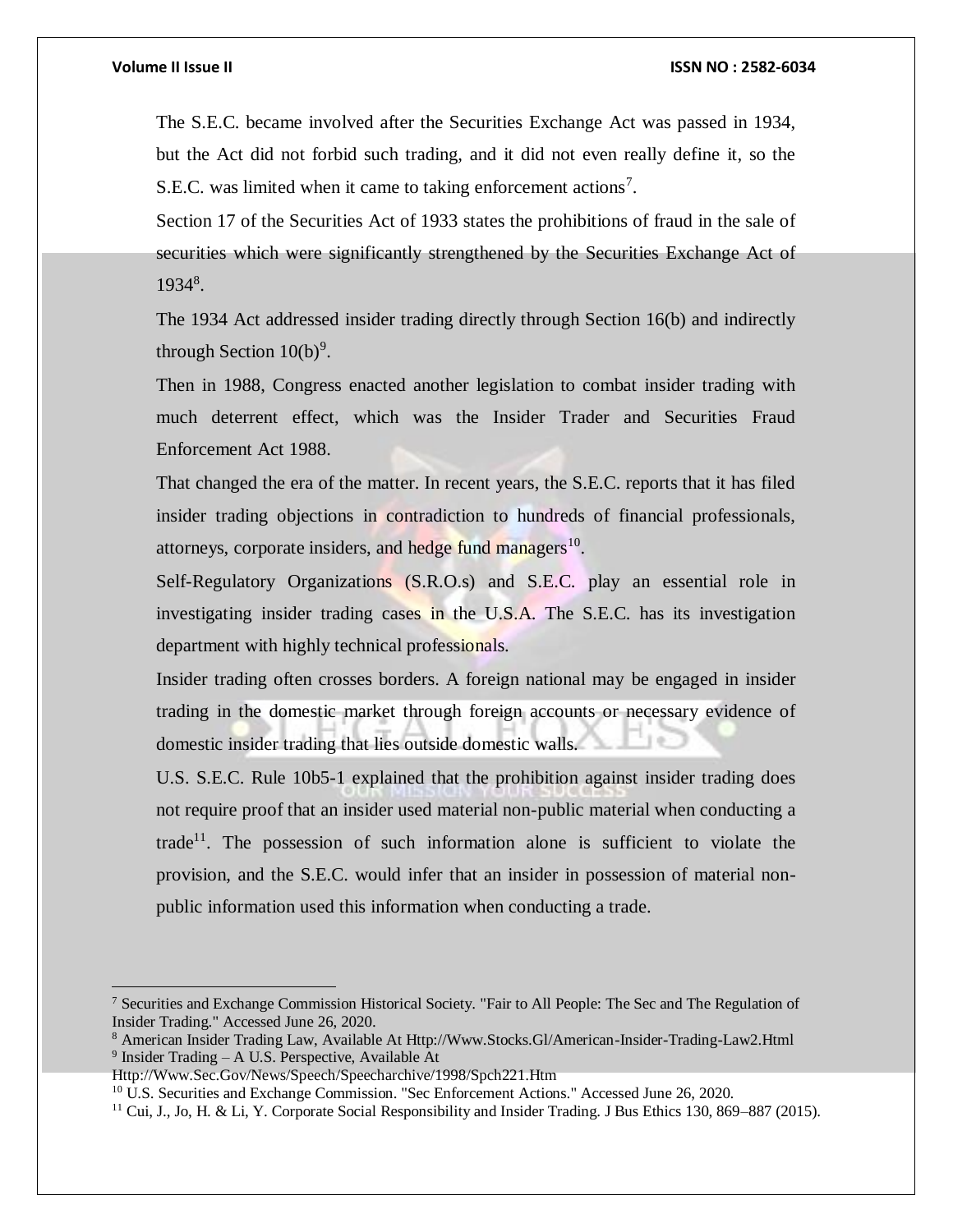However, S.E.C. Rule 10b5-1 also bent for insiders an affirmative defence if the Insider can validate that the transaction conducted on behalf of the Insider wasexecuted as part of a pre-existentagreement or engraved binding plan for trading in the future<sup>12</sup>.

Various economists and legal scholars such as Henry Manne, Milton Friedman, Thomas Sowell, and Frank H. Easterbrook and many morehave debated that laws in contradiction of insider trading should be revoked. They also claim that insider trading based on material non-public information benefits investors, in general, by more quickly introducing new information into the market $^{13}$ .

Laws governing insidetrading in the U.S. are as follows:

- Chapter 2A Securities Act of 1933
- Chapter 2B Securities Exchanges
- Chapter 2B-1 Securities Investor Protection Act
- C.R.S. Annotated Constitution
- Federal Regulations: Title 17 C.F.R., Chapter. II Securities and Exchange Commission

### U.S. Supreme Court: Important Decisions

- Stoneridge v. Scientific-Atlanta<sup>14</sup>.
- Tellabs, Inc. v. Makor Issues & Rights,  $L.T.D<sup>15</sup>$ .
- The United States v. O'Hagan<sup>16</sup> MISSION YOUR SUCCESS
- Dirks v. S.E.C.<sup>17</sup>

**S.E.C. vs Switzer**<sup>18</sup>

<sup>17</sup> 463 U.S. 646 (1983)

<sup>&</sup>lt;sup>12</sup> "Rule 10b5-1". Investopedia. Sep 17, 2019. Archived From The Original On February 4, 2020. Retrieved February 9, 2020.

<sup>&</sup>lt;sup>13</sup> "James Altucher: Should Insider Trading Be Made Legal?" Huffingtonpost.Com

<sup>14</sup> 552 U.S. 148 (2008)

<sup>15</sup> 551 U.S. 308 (2007)

<sup>16</sup> 521 U.S. 642 (1997)

<sup>18</sup> 590 F. Supp. 756 (W.D. Okla. 1984)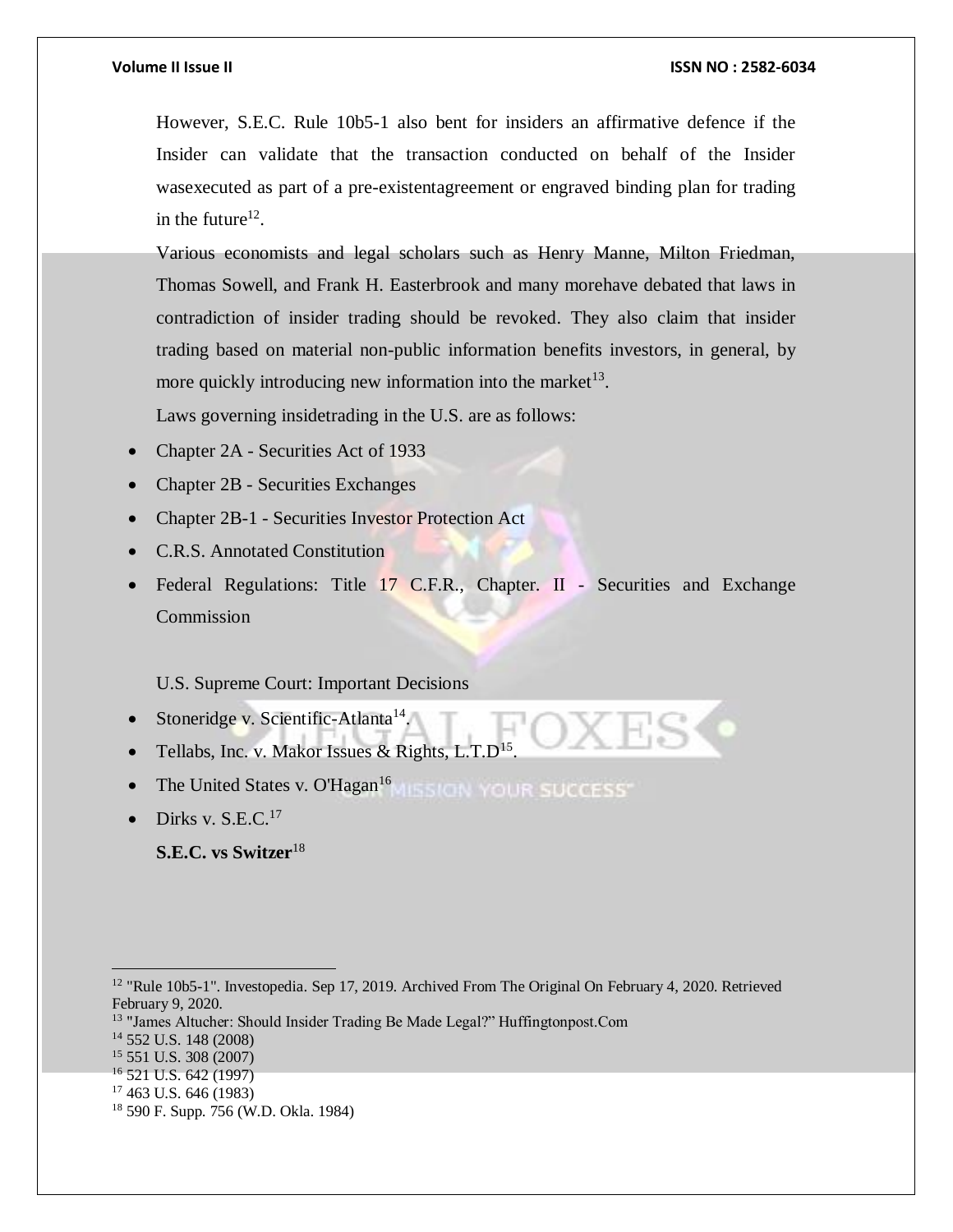Barry Switzer, who was an Oklahoma's football coach in 1981, was prosecuted that year by the S.E.C. after he and his friends purchased some shares in an oil company named Phoenix Resources.

It was found that Switzer was at a track meet when he eavesdropped a conversation which was taking place between executives concerning the liquidation.

He acquired the stock at \$42 per share and later, sold it at \$59 per share, which lead earning of about \$98,000 in the process.

A federal judge later dismissed the charges against him due to a lack of proof. Switzer most likely would have been fined and served jail time only if one of his players was the descended of the executives and if they revealed the tip to him off.

The Supreme Court established that the tipper had not penetrated their fiduciary duty for personal gain $19$ .

# **The U.S. vs O'Hagan<sup>20</sup>**

James O'Hagan was anattorney with the firm of Dorsey & Whitney in 1988. The firm began representing Grand Metropolitan P.L.C., which prearranged to introduce a tender offer for Pillsbury. O'Hagan subsequently acquired a large number of options in the company, knowing that the possibilities would wheel following the announcement of the tender offer.

O'Hagan sold his options and realised approx. a gain of \$4.3 million. He chose to obtain the options based on information that was not obtainable to other investors and did so without notifying his firm. As a result of the Act he was found guilty on 57 charges, but his conviction was overturned on appeal $^{21}$ .

Most recently, numerous U.S. senators were scrutinised for insider trading charges related to selling and buying stocks after Senate sessions in January and February 2020, right before the market crashed due to the coronavirus pandemic<sup>22</sup>.

### **LEGAL SYSTEM IN UK**

<sup>&</sup>lt;sup>19</sup> University Of Pennsylvania Journal of Business Law. "The Sec's Neglected Weapon: A Proposed Amendment to Section 17 (A) (3) And the Application of Negligent Insider Trading." Page 276-277. Accessed June 26, 2020.  $20$  521 U.S. 642

<sup>21</sup> Oyez.Org. "United States vs. O'hagan." Accessed June 26, 2020.

<sup>&</sup>lt;sup>22</sup> Forbes. "How Senators May Have Avoided Insider Trading Charges." Accessed June 26, 2020.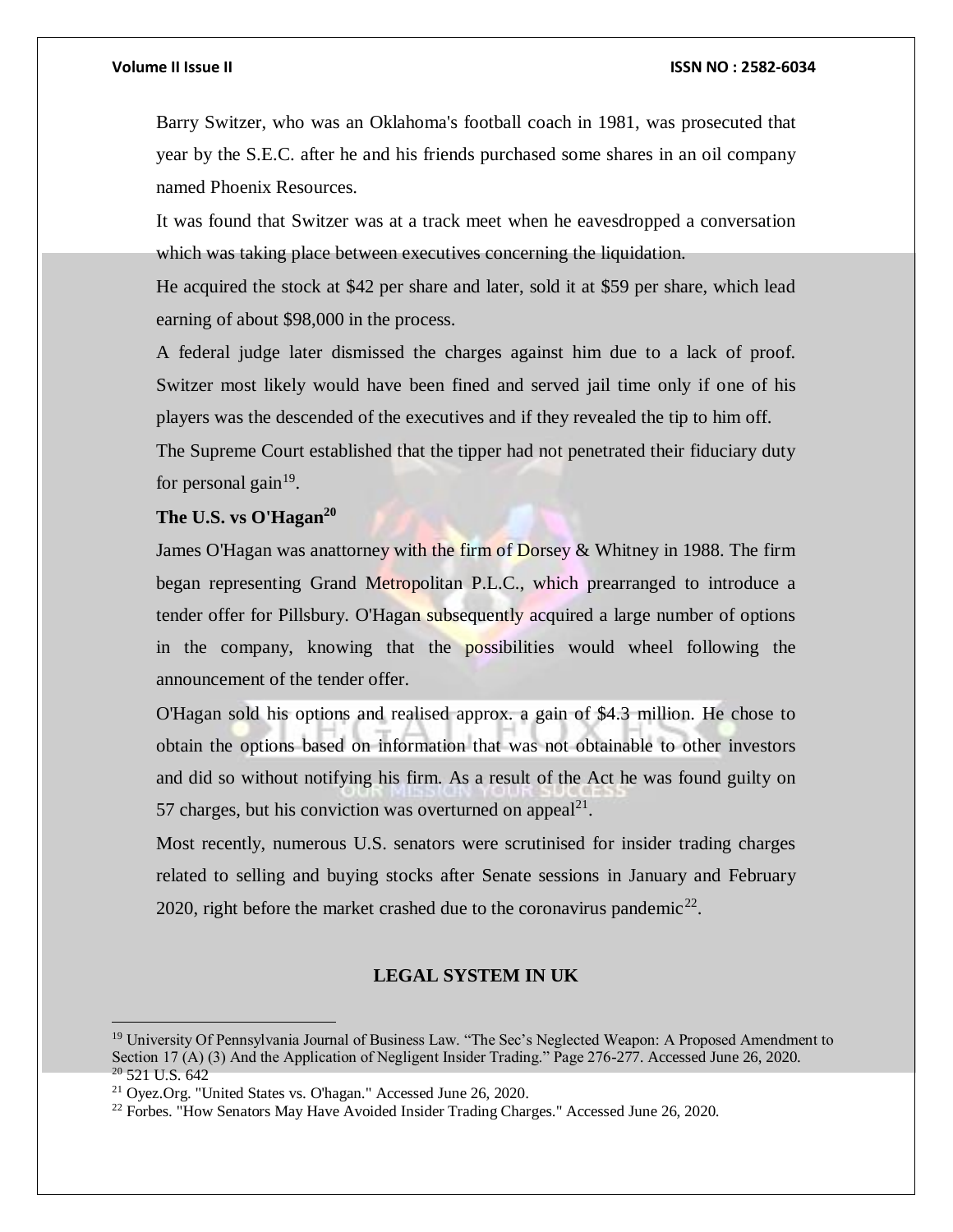United Kingdom (U.K.) is one of the first countries to enact laws against insider trading. Insider trading regulation in the U.K. is primarily based on the British Common Laws and various companies' legislation in force in England and Wales.

The Companies Act 1980 was the first legislative intervention in the United Kingdom to combat insider dealing. Insider dealing in the United Kingdom have been affected by the Criminal Justice Act, 1993.

Insider trading became a criminal offence in the U.K. under the Company Securities (Insider Dealing) Act,  $1985^{23}$ . The legislation was strengthened by the passage of Part VII of the Financial Services Act, 1986.

The Financial Services Authority (F.S.A.) regulates the financial services industry in the U.K. It is an independent non-governmental body which has been given statutory powers by the Financial Services and Markets Act 2000. The financial services industry finances it.

F.S.A. sets a code which is also known as the Code of Market Conduct. The FSMA introduced the broader offence of market abuse; this covers' insider dealing', 'disclosing inside information', 'dissemination of false' and 'misleading information', 'employing fictitious devices', and market distortion. All these offences encompass insider dealing. The Code sets out in an extra detail the criteria that should be observed by everyone who uses the U.K.'s markets. The Code of Market Conduct, through the Misuse of Information Act, regulates the Insider trading legislation. The Financial Services and Markets Act 2000 (Market Abuse) Regulations<sup>24</sup> 2005 has been enacted.

The definition of the criminal offence of Insider dealing under the Criminal Justice Act 1993 is very similar to the description of the civil crime of Insider dealing under FSMA 2000.

The U.K. was the first European country to make Insider dealing with a criminal offence. The contract is unaffected as in Percival v Wright<sup>25</sup>. Keenan, Denis, Smith

<sup>23</sup> Https://Api.Parliament.Uk/Historic-Hansard/Acts/Company-Securities-Insider-Dealing-Act-1985

<sup>24</sup> Https://Www.Jdsupra.Com/Legalnews/Financial-Services-And-Markets-Act-2000-00513/

<sup>25</sup> (1902) 2 Ch 421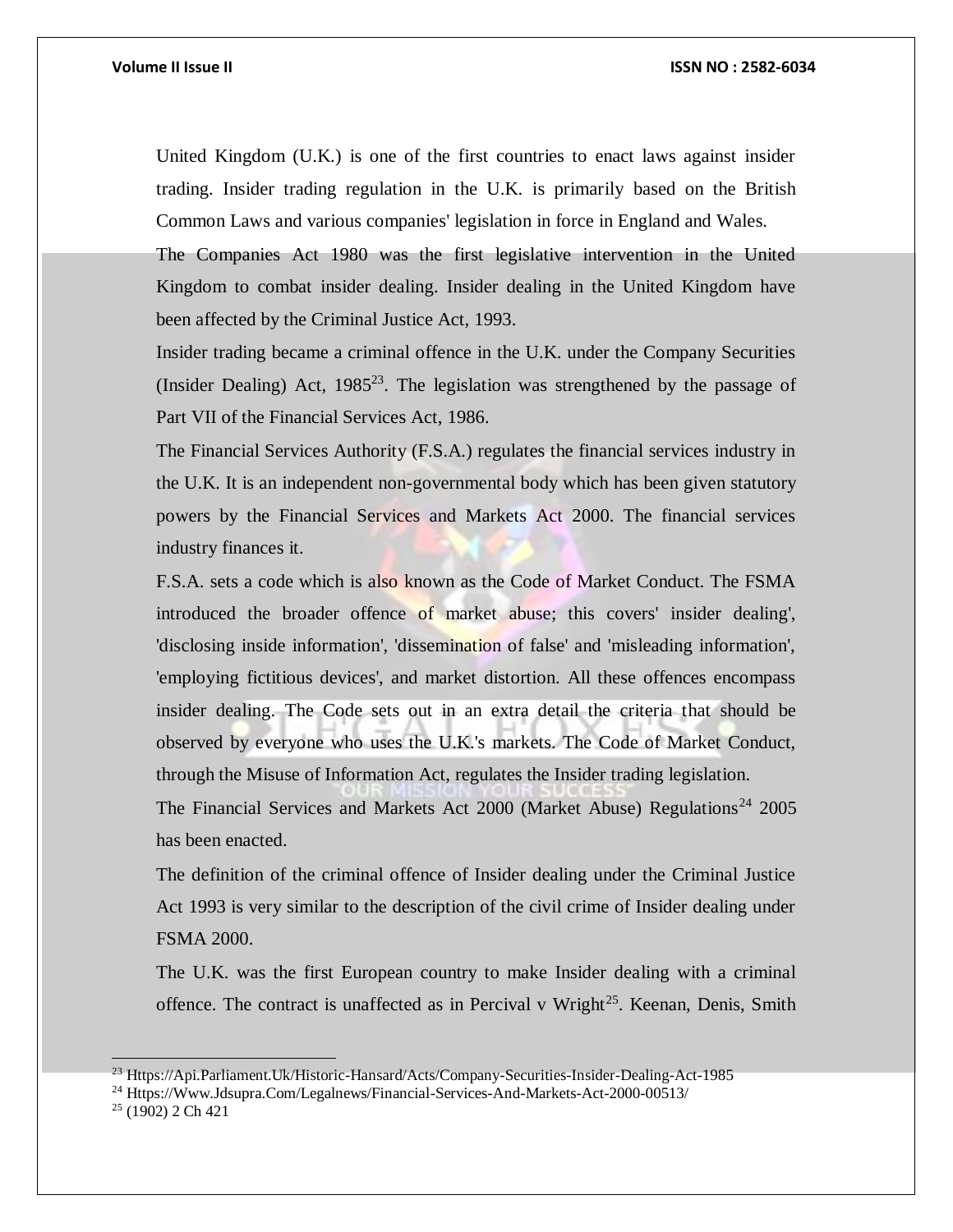and Keenan's Company Law (12th Edition, Pearson Education Ltd, 2002) 242 makes it clear that the sanctions are criminal, the maximum sentence being seven years' imprisonment and/or a fine of an unlimited amount.

The British insider trading model is deemed to be a more effective model due to it having two distinct regimes that specifically address and combat insider dealing. The M.A.R. regime complements the criminal power under the C.J.A. 1993 as the M.A.R.: extends the meaning of insiders and inside information; clarifies offences and other definitions through the recitals and lastly, provides practical administrative proceedings and civil sanctions. Furthermore, the E.U. regularly updates its regulations on insider dealing and market abuse thereby, ensuring that the Member States (including the U.K.) are equipped with advanced and straightforward laws that combat a plethora of Insider dealing offences.

## **LEGAL SYSTEM IN INDIA**

India being the country whose statutory provisions on insider trading does not have a long history; nevertheless, efforts through amendments are taken and put into action to make this offence more punitive and preventive.

Thomas Committee of 1948 was the one which evaluated, among other things, the regulations in the U.S. on short-swing profits under Section 16 of the Securities Exchange Act, 1934.

Provisions concerning with the Insider Trading was incorporated in the Companies Act, 1956 under Sections 307 and  $308^{26}$ .

Sachar committee report followed by the Patel Committee in 1986 recommends amending the Securities Contract (Regulation) Act, 1956, to empower the securities exchange to curb insider trading and unfair stock deals.

Abid Hussain Committee report in 1989 was the base of the Securities and Exchange Board of India (Insider Trading) Regulations 1992, and later it got renamed SEBI (Prohibition of Insider Trading) Regulations 1992 Act in 2002. Later, SEBI (Insider

<sup>26</sup> Chahar, Himanshu And Sodhi, Sumeer, Insider Trading: A Critical Analysis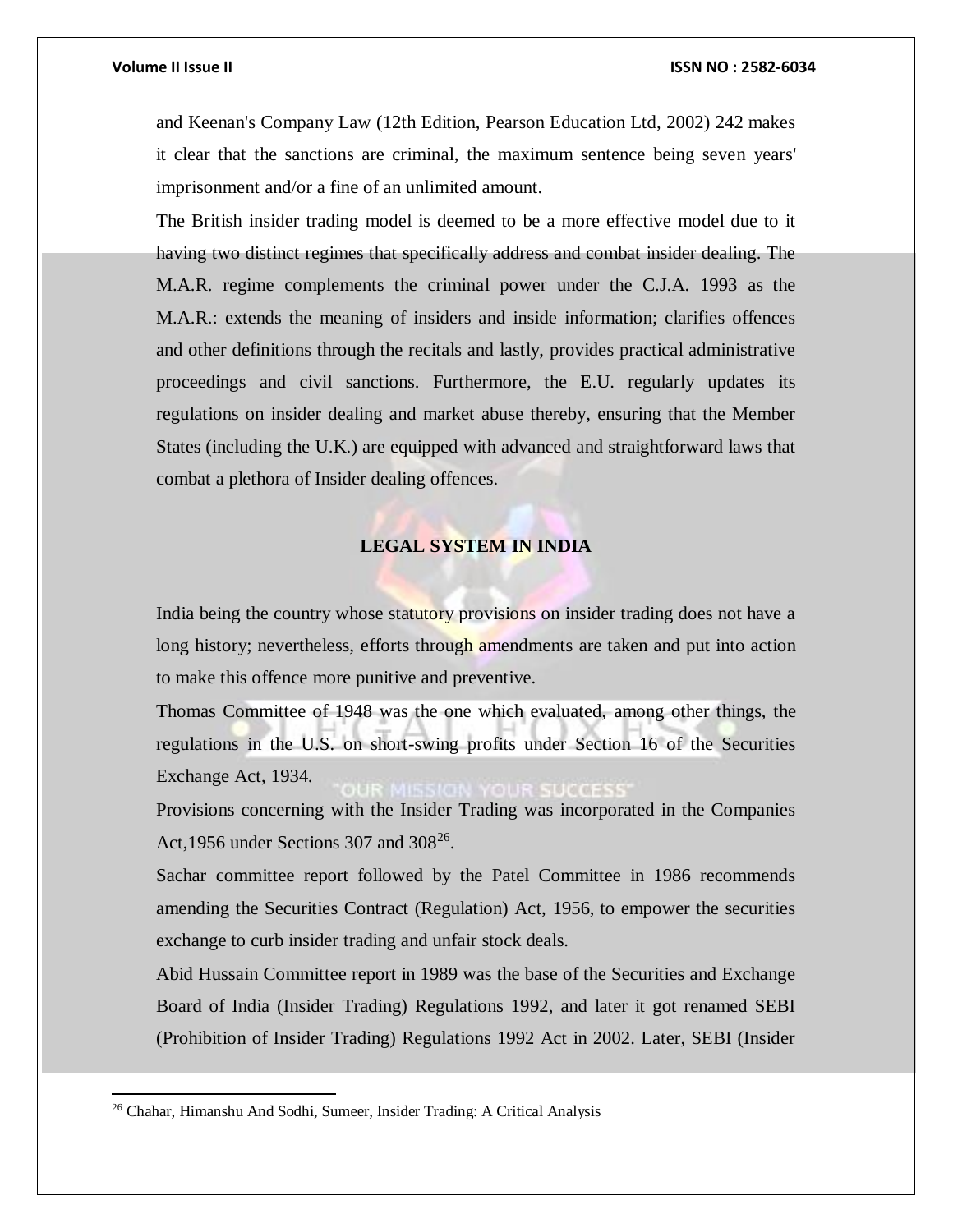Trading) (Amendment) Regulations, 2002 and SEBI (Prohibition of Insider Trading) (Second Amendment) Regulations, 2002 has been enacted.

The term 'insider trading' has not been defined in the SEBI Act or these regulations. The definition of Insider Trading can be ascertained from a combined reading of the intention of 'insider' and 'dealing in securities', in the definition clause.

According to Regulation 2(d) of Securities and Exchange Board of India ('Prohibition of'36 Insider Trading) Regulations 1992,Dealing in securities means 'an act of subscribing, buying, selling or agreeing to subscribe, buy, sell or deal in any securities by any person either as principal or Agent $^{127}$ .

Furthermore, according to Regulation 2(e): Insider means,' any person who, is or was connected with the company or is deemed to have been connected with the company, and who is reasonably expect to have access to unpublished price sensitive information in respect of securities of a company, or who has received or has had access to such unpublished price sensitive information<sup>128</sup>.

Chapter 2 of the SEBI (Prohibition of Insider Trading) Regulations, 1992 deals with the prohibition of insider trading.

SEBI (Insider Trading) (Amendment) Regulations, 2002 added Regulation 3A that prohibits the company from dealing in the securities of another company or associate of that other company while in possession of any unpublished price sensitive information but, Regulation 3B provides certain cases where Regulation 3A does not apply $^{29}$ .

India through Securities and Exchange Board of India (Insider Trading) Regulations 1992, prohibited this fraudulent practice and a person convicted of this offence is punishable under Section 24 and Section 15G of the SEBI Act 1992.The Act now permits SEBI to initiate criminal prosecution simultaneously. The regulation does not comprise of any provision prescribing a penalty for insider trading. Generally, the penalty provision as contained in section 24 of the SEBI Act provides that without prejudice to any award of a sentence by the Adjudicating Officer under this Act, if

<sup>27</sup> Https://Www.Jdsupra.Com/Legalnews/Financial-Services-And-Markets-Act-2000-00513/

<sup>28</sup> Https://Www.Jdsupra.Com/Legalnews/Financial-Services-And-Markets-Act-2000-00513/

<sup>29</sup> Regulation 3b Has Been Inserted By Sebi (Prohibition Of Insider Trading) (Second Amendment) Regulations, 2002.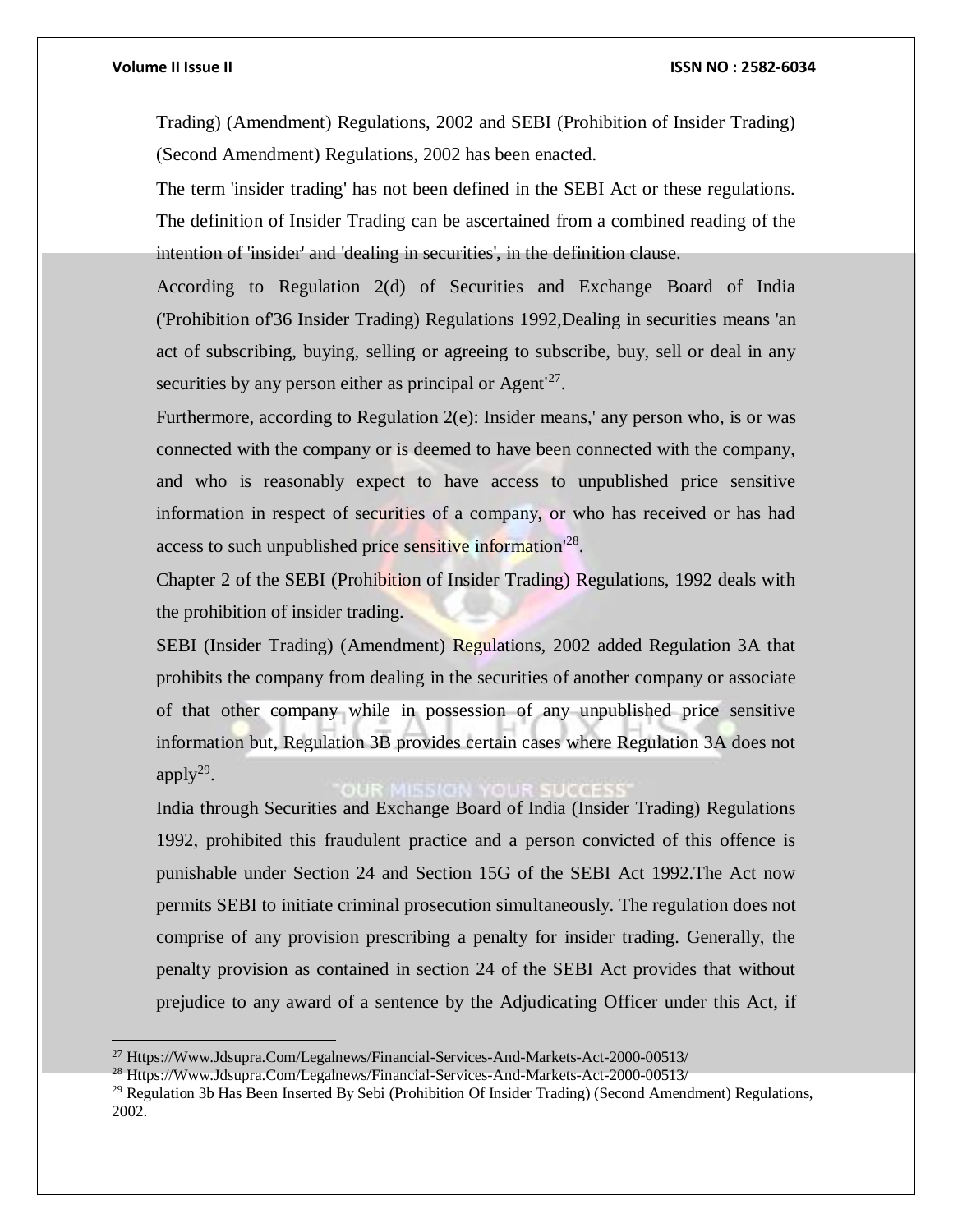any person or persons contravenes or attempts to contravene or abets the contravention of the provisions of this Act or any rules or regulations made thereunder<sup>30</sup>, he shall be punishable with imprisonment for a term which may extend to 'ten years, or with fine, which may extend to twenty-five crore rupees or with both'. Section 15G provides for insider trading penalty of 'twenty-five crore rupees or three times the amount of profits made out of insider trading, whichever is higher.<sup>'31</sup>

### **LEGAL SYSTEM IN NEPAL**

Nepal has recently enacted legislation prohibiting insider dealing. It was only through the Securities Act, 2007 that Insider Dealing has been define and made an offence in Nepal. Other jurisdiction came to this problem much earlier on, as mentioned above. However, Section 127(h) of Company Act 1996 prescribed punishment with fine not exceeding twenty thousand rupees or with imprisonment for a term which shall not be exceeding two years or with both where any director or secretary of a company dealt the share is contrary to the said Act, making it way too vague to prohibit insider trading.

SECURITIES ACT,  $2063$   $(2007)^{32}$  is the primary statutory documents which deal with inside trading of Nepal.

Section 91(1) of Securities Act,  $2007^{33}$  provides that 'if any person deals in securities or causes any other person to deal in securities based on any insider information or notice that are unpublished or communicates any information or notice known to such a person in the course of the discharge of his or her duties in a manner likely to affect the price of securities such a person shall be deemed to have committed an insider trading in securities' thus prohibiting dealing in securities, causing any other person to deal in securities and communicating any information or notice in a manner likely to affect the price of securities. In an explanation to this

<sup>30</sup> The Securities And Exchange Board Of India Act, 1992

<sup>&</sup>lt;sup>31</sup> The Securities And Exchange Board Of India Act, 1992

<sup>32</sup> Http://Www.Lawcommission.Gov.Np/En/Archives/Category/Documents/Prevailing-Law/Statutes-Acts/Securities-Act-2063-2007

<sup>33</sup> Securities Act, 2063(2007)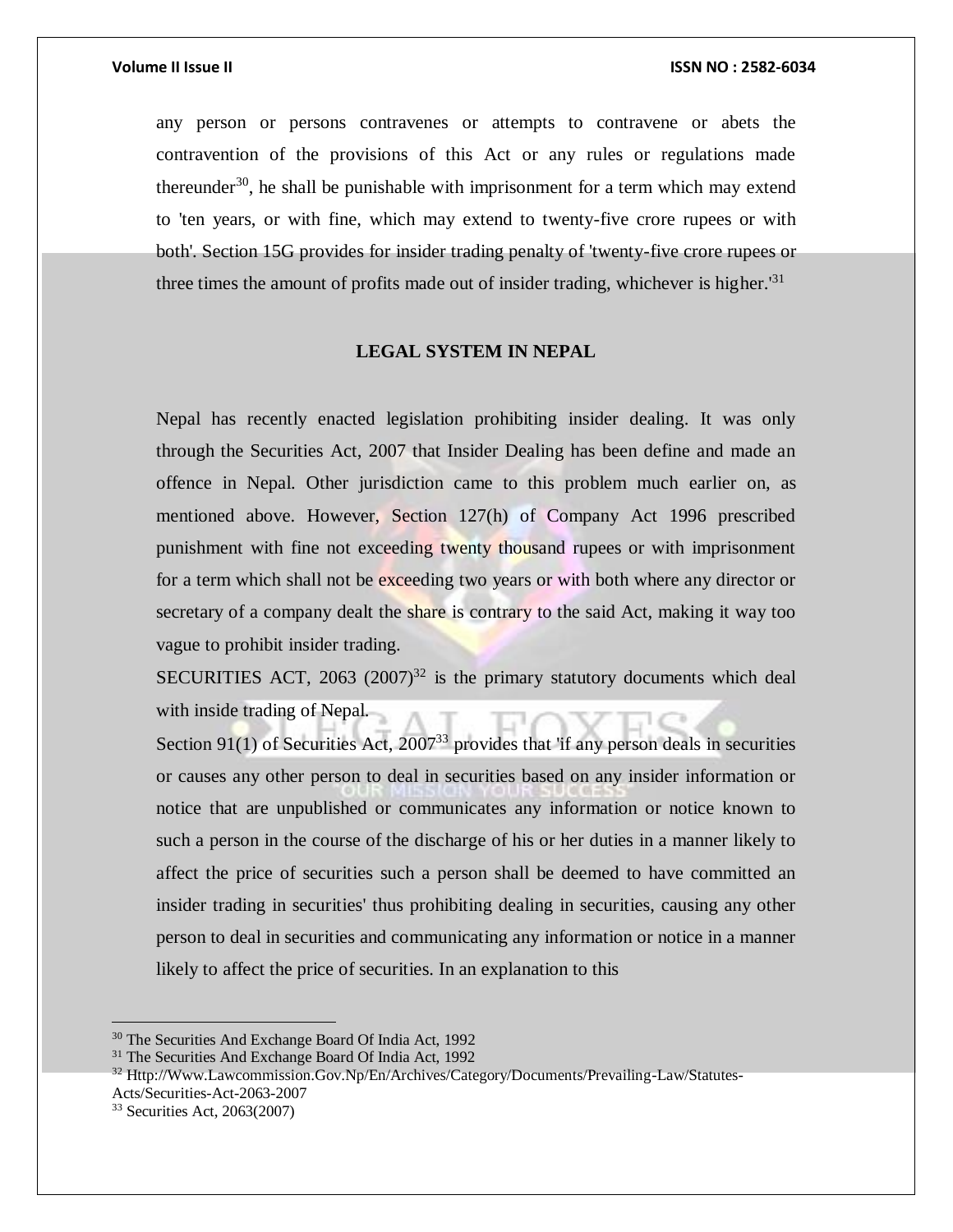section, "insider information or the notice" had been defined as 'any such specific kind of information or notice not published by a corporate body issuing any securities as may be capable of affecting the price of such securities if such information or notice discloses.'

Section 91(2) of Securities Act  $2007^{34}$  states that 'notwithstanding anything contained in subsection (1), any transactions already carried on shall not be deemed to be affected at all merely by the reason that an insider trading has been committed' thus making the transaction out of the purview of the Acts on the ground of retrospective effect.

Securities Act 2007 in section  $92^{35}$ delivers and states that when a person isprobable to be involved in insider trading are:

(a) A director, employee or a person, who can obtain any information or a notice in the capacity of a shareholder of that body corporate,

(b) A person who can receive any information or a notice in the capacity of a professional service provider to that body corporate,

(c) a person who can obtain any information or a notice having direct or indirect contact with the person or source as specified in clauses (a) and (b).

A person who commits an insider trading a referred to in Section 91 shall<sup>36</sup>, upon being convicted of the offence of insider trading, be accountable to the punishment with a fine equal to the amount in controversy or with imprisonment for a term not exceeding one year or with both sentences $37$ . **OUR SUCCESS** 

### **CONCLUSION**

In as early as 1934, U.S. legislation by making the use or employ of manipulative and deceptive device unlawful for the protection of investors initiated to combat insider trading. After half a century, Insider Trading Sanction Act 1984 and Insider Trader and Securities Fraud Enforcement Act 1988 were aptly promulgated to curb

<sup>34</sup>SECURITIES ACT, 2063 (2007)

<sup>35</sup>SECURITIES ACT, 2063 (2007)

<sup>36</sup> Securities Act, 2063 (2007)

<sup>37</sup> Securities Act 2007, S 101.